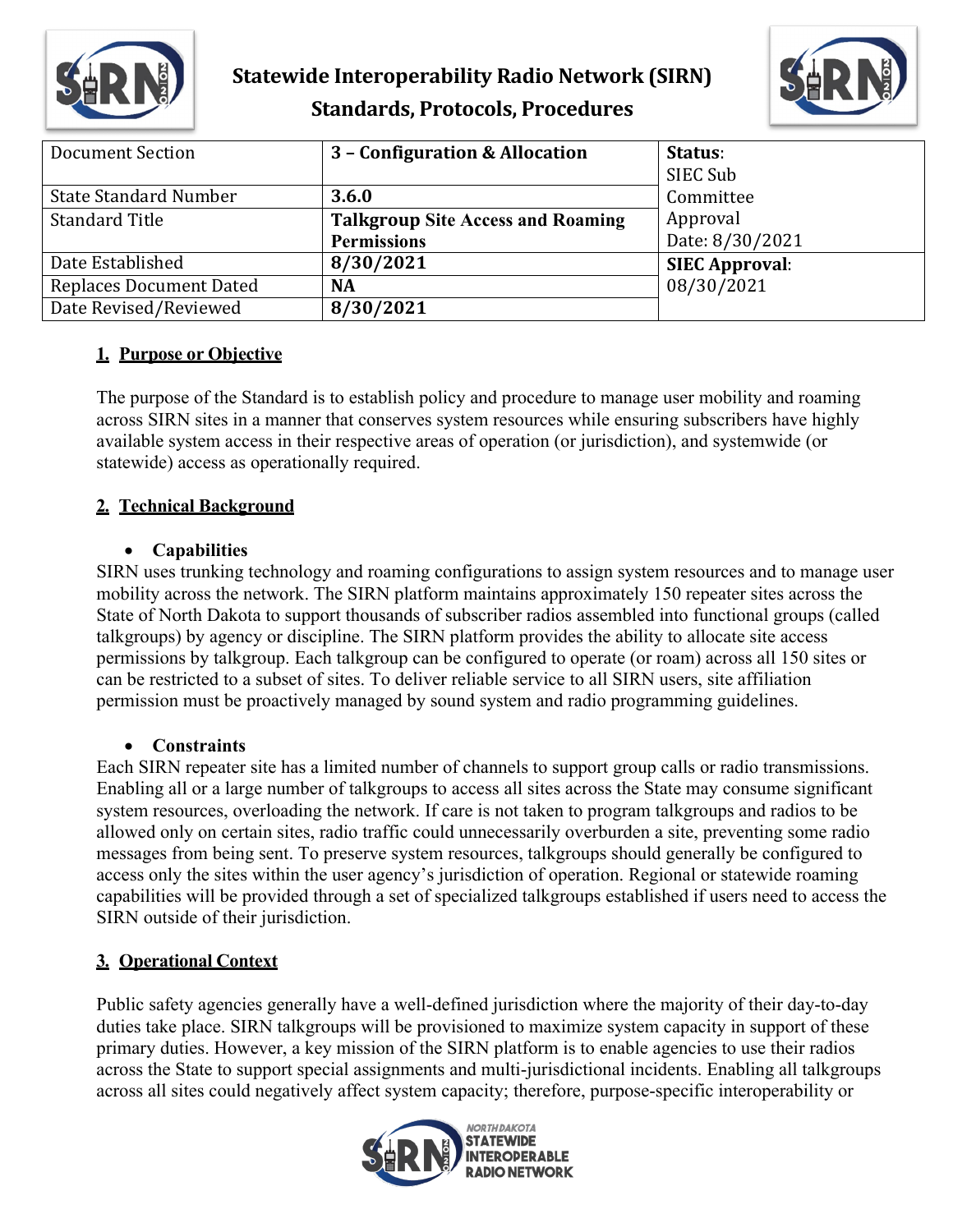



roaming talkgroups will be available for such multi-discipline, multi-jurisdictional incidents with *statewide site access*.

# **4. Recommended Protocol/ Standard**

# **Local Agency Talkgroup Site Access Profiles**

Each SIRN talkgroup will have a Site Access Profile defining its site affiliation permissions—a list identifying which set of SIRN repeater sites it can access.

In principle, local agency talkgroups, unless otherwise approved, are provisioned for access at sites that serve their primary area of operation. Talkgroups will be permitted to affiliate only to the radio towers within the talkgroup owner's typical service area and to radio towers within an additional buffer zone to ensure sufficient coverage. In the sample illustration below, talkgroups local to Ward County and other County municipalities will have site affiliation permissions at sites within the County and at "Border Adjacent" sites.



Figure 1: Service Area Plus Site Access Profile

Fire and EMS districts with unique service areas that traverse multiple jurisdictions or counties will be configured with similar site access profiles, including towers within their service area and adjacent sites.

## **Statewide or Regional Site Access Profiles**

Various purpose-specific talkgroups will be configured with statewide Site Access Profiles to support specific use cases, notably when agencies leave their primary response/service area or communicate while roaming outside their standard coverage footprint. These include:

- *Regional and Statewide Interoperability Talkgroups*
- *Travel Talkgroups* or users with duties such as prisoner transportation, ambulance transports and other similar functions
- *PSAP Pursuit Talkgroups* which refer to designated PSAP-specific talkgroups used typically for local pursuits

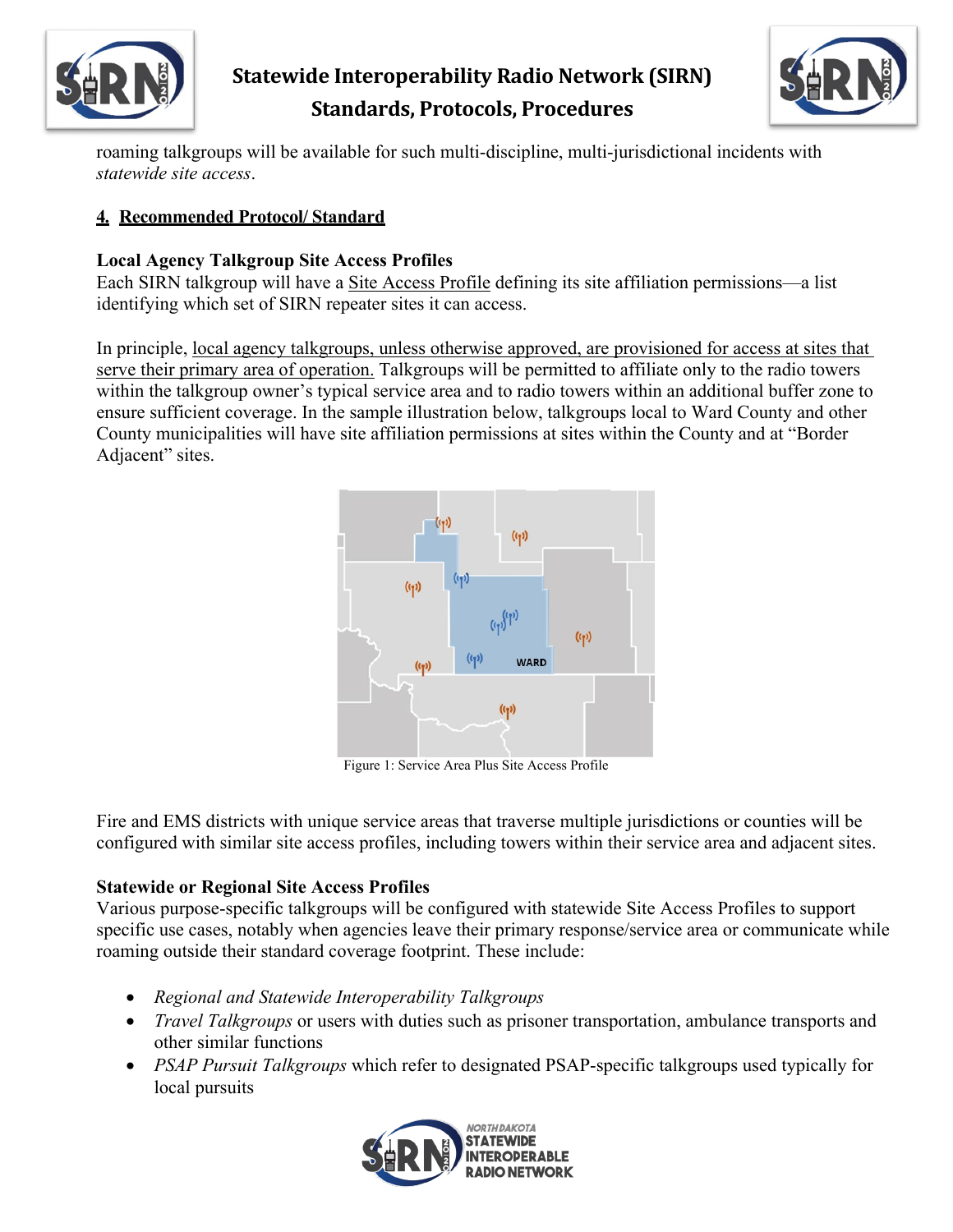



- *Special-purpose State agency talkgroups* such as DOH, NDHP, BCI regional drug taskforce talkgroups as permitted by the SIEC
- *Emergencies*: Radios activating the emergency button will be granted site access regardless of location or what talkgroup they are using

### **Emergency Access**

In an emergency, a Local Administrator, Communications Unit Leader (COML) or Communications Unit Technician (COMT) may make a request to the Statewide System Administrator or designee to temporarily allow a talkgroup statewide access. The System Administrator or designee will notify and obtain concurrence from one of the following individuals, in the order indicated, prior to implementing the emergency access: (1) Statewide Interoperability Coordinator (SWIC), and (2) SIEC Chair. If neither can be reached, the Statewide System Administrator may honor the request and notify the SWIC as soon as possible. The temporary access may be granted for up to 14 days.

In addition, dispatchers could guide users to regional or statewide talkgroups to address urgent needs for broader extra-jurisdictional roaming.

#### **Site Access Profile Definitions**

SIRN roaming will generally be driven by operational need. Roaming for non-essential operations is subject to being restricted, in order to maintain an acceptable grade of service for mission-critical operations. The following Site Access Profiles are established:

- **"Service Area Plus":** Includes all sites within a county or geopolitical subdivision plus one ring of adjacent repeater sites encircling the county or geopolitical subdivision engineered to serve the county or geopolitical subdivision (see illustration in the Local Agency Talkgroup Site Access Profiles section). Certain entities, such as Fire and EMS Districts, with atypical geographic boundaries will follow a similar methodology with their service areas as their "geopolitical subdivisions." Most if not all local agency talkgroups will be provisioned with a Service Area Plus profile.
- **Regional Sites:** Includes all sites within a Homeland Security (or Emergency Management) Region plus one ring of sites encircling the Regional Profile. Note: Upon initial deployment, regional interoperability talkgroups on SIRN will be granted statewide site access. Site Access Profiles for regional interoperability talkgroups may be adjusted based on an on-going assessment of impact to site capacity.
- **Statewide Sites:** Includes all SIRN sites.
- **Requested Site:** Transmissions on talkgroups with this site access profile are *pushed* to all Requested Sites whether users are affiliated to the site. Trunked systems typically route talkgroup audio traffic only to sites where active users on that talkgroup are registered. This designation always broadcasts radio traffic to the requested site regardless of user affiliation with the repeater.

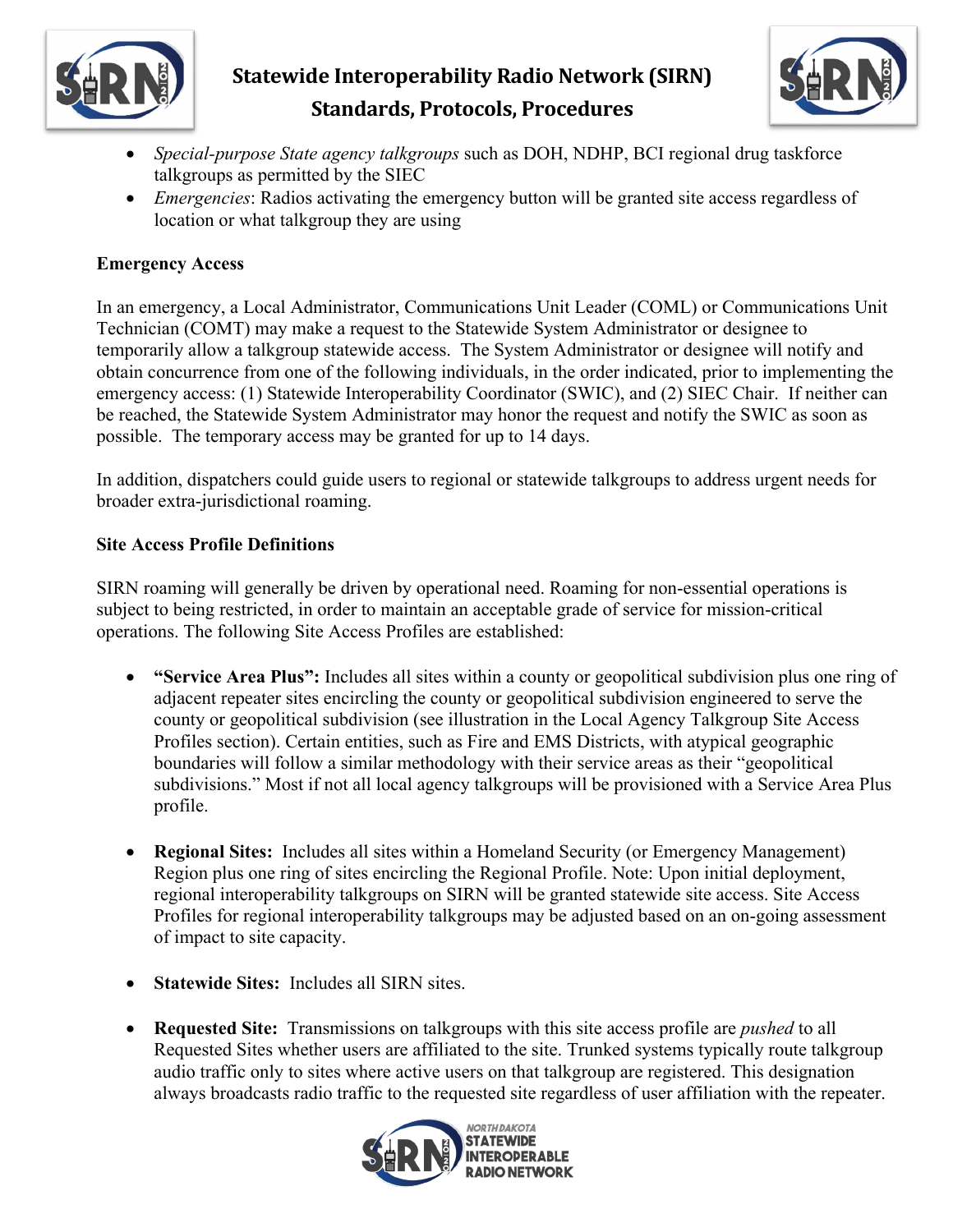



This Profile consumes additional system capacity and should be limited to very well-defined use cases where it is necessary (typically agencies that require talkgroup scanning over a wide area). Requested Site profiles must be approved and documented by the SIEC subcommittee.

#### **Site Preferences**

In addition to the Site Access Profiles discussed above, talkgroups may also be provisioned with Site Preferences.

*Automatic Roaming*: The SIRN network controller *automatically or dynamically* manages talkgroup mobility using system-based technical parameters affiliating users to sites that provide the best service or coverage to that user group.

*Preferred Site Roaming*: Site Preference enables system administrators to adjust or optimize the automatic roaming parameters on a per-talkgroup basis such that radios "prefer" certain sites or a constellation of sites. This approach may be taken, for instance, to confine high traffic users to high capacity sites improving their quality of service.

The following Site Preference standards are established to define individual radio or talkgroup access to SIRN repeater sites:

- Generally, SIRN talkgroups will be provisioned for automatic roaming and shall not have special site access preferences; site access will be primarily managed dynamically by the system's roaming parameters.
- Generally, talkgroups with wide area access (e.g. statewide) should be set not to prefer one repeater site over another.
- Users of high-capacity urban area simulcast cells *may be provisioned to prefer* their serving simulcast cell, which will typically provide better wide area coverage and has a higher number of channels.

#### **Site Access Permission by Individual Radio Units**

In addition to talkgroup-based access profiles, the SIRN platform can control access (permit or restrict) to sites on an individual radio basis.

SIRN Site access will only be managed at the Talkgroup level; radio ID based access controls will not be used on SIRN.

Typically this setting is used to manage users conducting private (i.e., non-talkgroup based, or unit-to-unit) calls. *Private Calls are not permitted on SIRN*.

#### **Exceptions and Deviations**

Deviations from these Site Access Profiles and Site Preferences must be reviewed on a case-by-case basis by the SIEC Sub-committee and are subject to SIEC board approval. Emergency exceptions to the standard or emergency resolutions of site access issues may be temporarily authorized by agreement